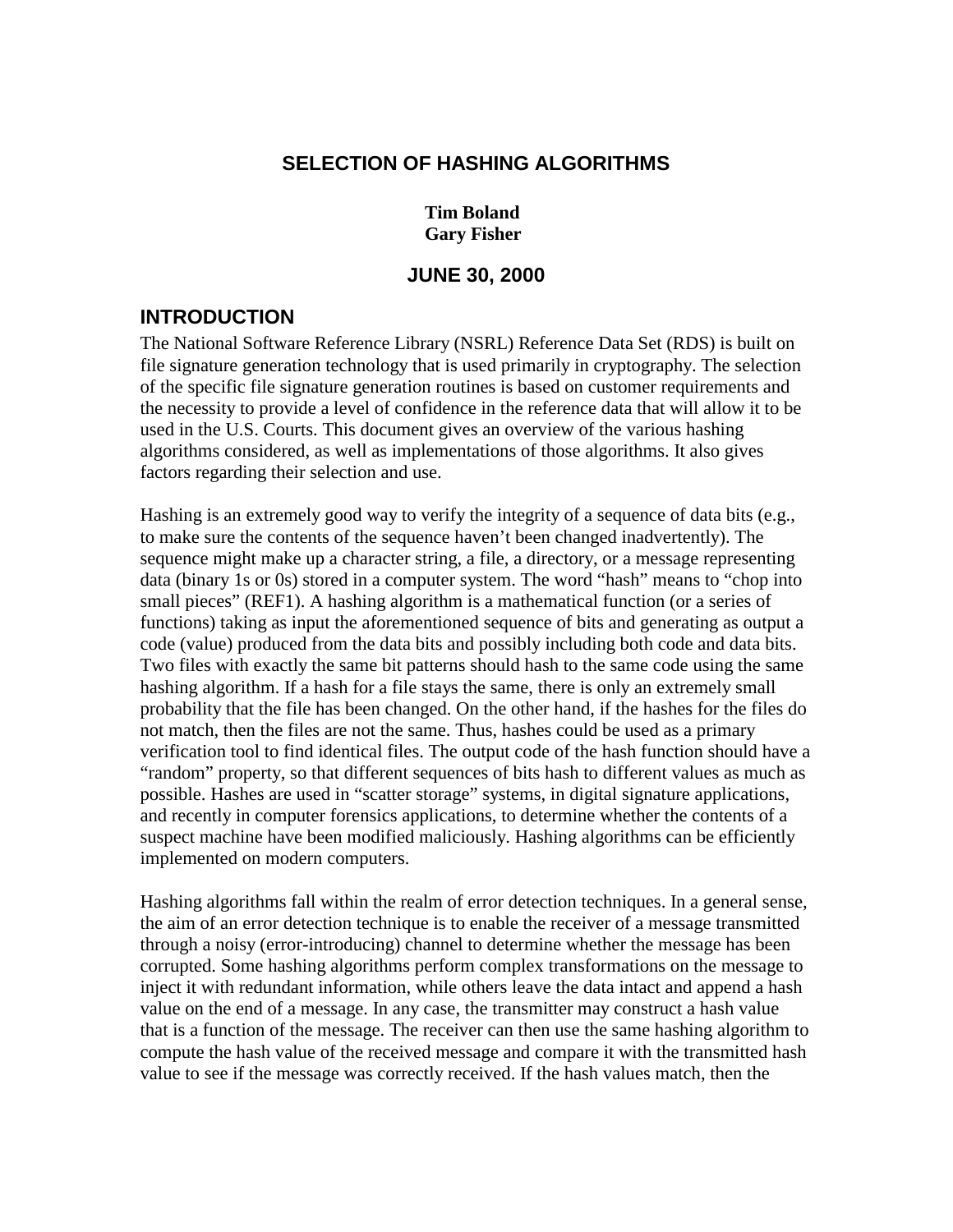message was correctly received; if not, then there must have been an error in one or more of the data bits of the message.

The National Institute of Standards and Technology (NIST) of the U.S. Department of Commerce has been asked to investigate commonly-used hashing algorithms in support of the National Software Reference Library (NSRL). There are several algorithms available, differing in complexity, robustness, ease of use, and machine efficiency. Generally, "hardware (physical device)" methods of computing hashes involve extensive bit manipulations, and are relatively inefficient for a software (programmatic) computation, so the algorithms discussed contain software methodologies to streamline the hashing process. What is involved in all the algorithms is a method to break up the input into manageable portions, and manipulate the input in a systematic way over and over (iteratively). The algorithms generally differ in the degree to which they do this, and the number of iterations involved.

Given the above, NIST investigated available implementations of four different hashing algorithms and tested the algorithm output on some test data. The purpose of this exercise was to define some "reference" implementations for verifying the correctness of entries in the NSRL Reference Data Set (RDS). Multiple algorithms were considered because of the need for "double-checking" results and because many facilities use multiple hashing algorithms simultaneously. Performance metrics mentioned above were used in evaluating candidate implementations.

For each algorithm, the authorities (official sources and sanctions) of the source programs and tests used for testing accuracy will be described. Algorithms mentioned in this report may have limitations (clashes found, performance, etc.), which will be mentioned as appropriate. All implementations evaluated are freely available from the Internet. Each of the four algorithms will be described below, starting with a high-level overview and progressing to more detail as appropriate.

### **CRC32**

The cyclic redundancy code (CRC) algorithm is the simplest of the four hashing algorithm choices, but also the least robust. The name means that the algorithm operates in repetitive (cyclic) redundant cycles to produce an output hash code. The "32" indicates the number of bits being considered to produce the hash code (explained below). The CRC algorithm is a key component in the error-detecting capabilities of many communications protocols. In a CRC algorithm, the transmitter of a message constructs a value (called the checksum) and appends it to the message. The receiver can then use the same function to compute the checksum of the received message and compare it with the appended checksum to see if the message was correctly received. For example, if we chose a checksum function which was the sum of the decimal numbers in a message, it might go something as follows: Message-1 2 3, Message with checksum  $-1236(6)$  is sum of 1 and 2 and 3), Message after transmission  $-1246$ . Here the third decimal number was corrupted from 3 to 4, and the receiver can detect this by computing the checksum  $(7=1+2+4)$  from the message, and compare it with the transmitted checksum of 6. Obviously, both sender and receiver must be using the same algorithm to be consistent.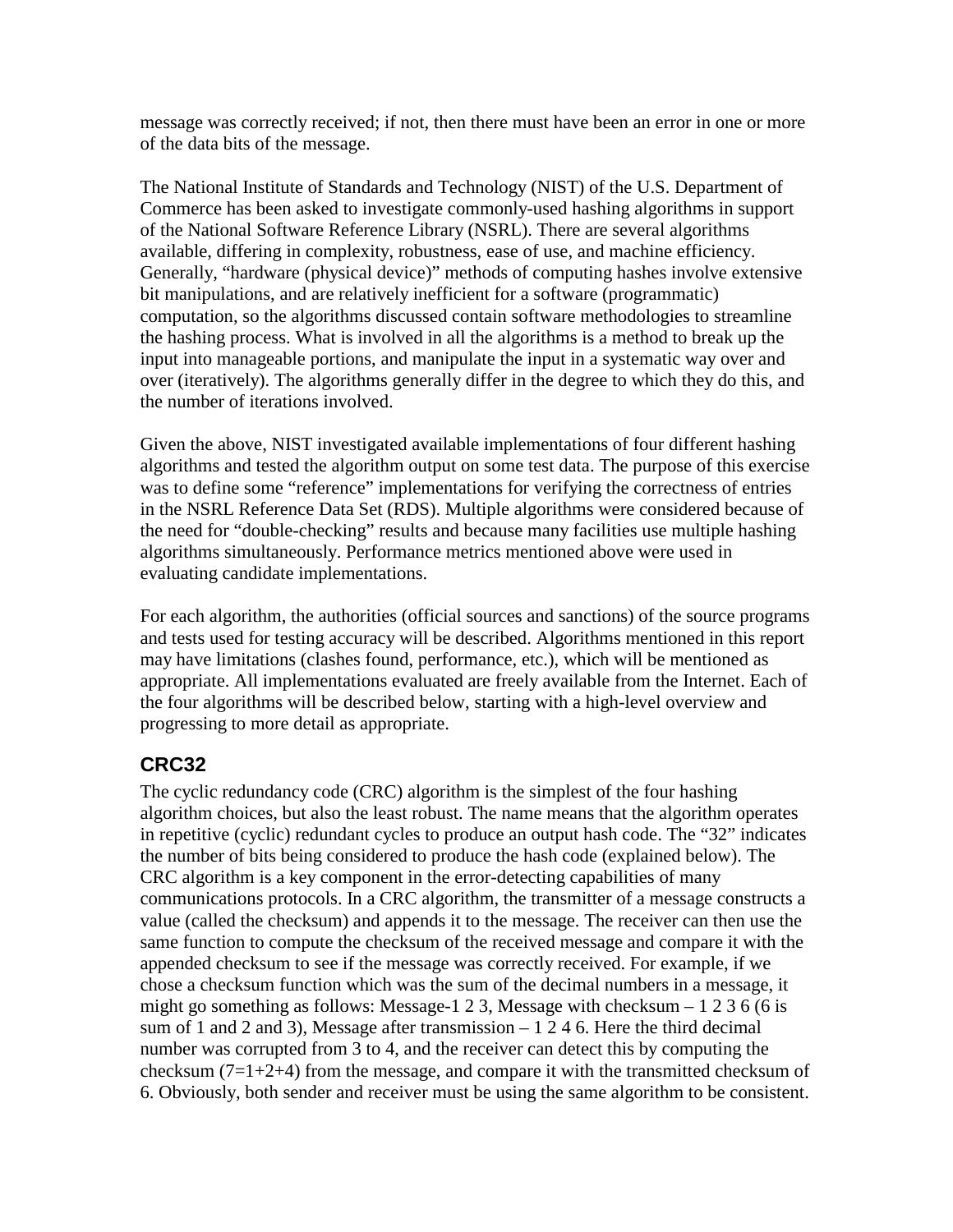If the checksum itself is corrupted, a correctly transmitted message might be incorrectly identified as a corrupted one. However, this is a side-safe failure. A dangerous-side failure occurs where the message and/or checksum is corrupted in a manner that results in a transmission that is internally consistent. Unfortunately, this possibility is completely unavoidable and the best that can be done is to minimize its probability by increasing the amount of information in the checksum (REF2).

The above example is obviously very simple, and would not suffice for rigorous error detection. A more complex checksum function is needed. While addition is clearly not strong enough to form an effective checksum, it turns out that division is, so long as the divisor (number to divide by) is about as wide as the checksum register (place to store the checksum value).

The basic idea behind CRC algorithms is simply to treat the message as an enormous binary number, to divide it by another fixed binary number, get a quotient, and make the remainder from this division the checksum. Upon receipt of the message, the receiver can perform the same division and compare the remainder with the "checksum" (transmitted remainder). For example, when dividing decimal 11 (message) by 4 (divisor) we get a value of 2 (quotient) with a remainder of 3.

With CRC division, instead of viewing the numbers mentioned above as positive integers, they are viewed as polynomials with binary coefficients. This is done by treating each number as a bit-string whose bits are the coefficients of a polynomial. For example, the ordinary number 23 (decimal) is 10111 (binary) and so it corresponds to the polynomial  $x^{**}4 + x^{**}2 + x^{**}1 + x^{**}0$ . Polynomials are used because they provide useful mathematical machinery in the calculations. CRC arithmetic is primarily about XORing (exclusive-ORing) particular values at various shifting offsets, which has the effect of doing the binary division. An exclusive-OR function produces 1 if the two input bits are different; otherwise it produces 0.

The CRC algorithm can be applied to messages of different widths (12, 16, or 32 bits). We are considering the 32-bit (CRC32) algorithm here because it is the most robust. In this case the polynomial is 32 bits wide and the CRC32 checksum is also 32 bits. This also simplifies the calculation on most modern computers. Other CRC polynomials used besides CRC32 are CRC12, CRC16, and CRC-CCITT, from the Consultative Committee for Telephone and Telegraph (CCITT).

On PCs one can deal with binary numbers of only 32 bits or fewer, so one must break up the enormous binary number mentioned above into manageable chunks. That's exactly what the two CRC algorithms mentioned below do. In order to speed up the process, the algorithms use a pre-calculated look-up table; the table contains a CRC for each character code between 0 and 255, so that the calculation doesn't need to be repeated as the text strings are processed. This process has the effect of performing the division of the enormous binary number by the generator polynomial, but in increments, due to the limitations of modern computing. In other words, instead of computing the CRC bit by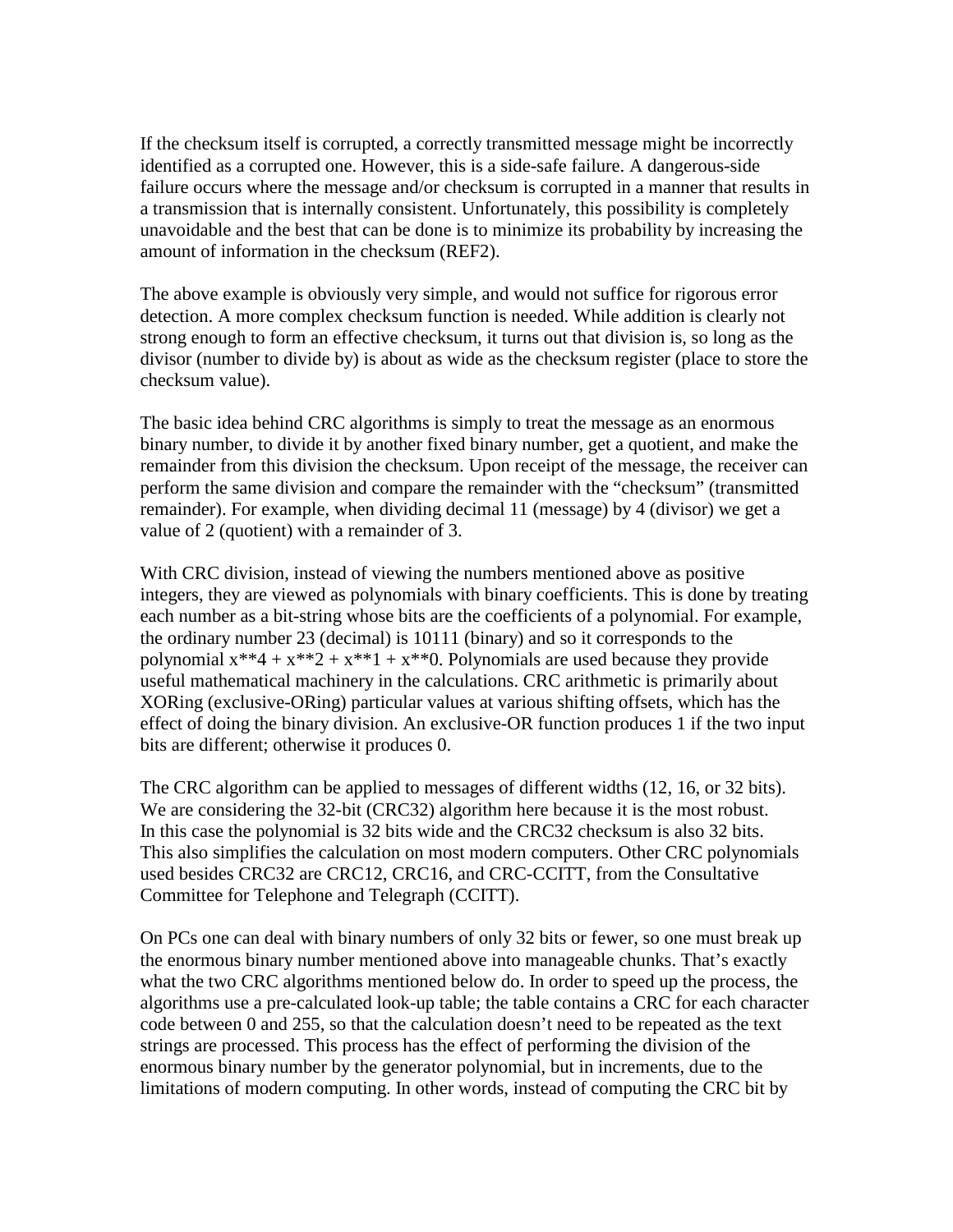bit, a 256-element lookup table can be used to perform the equivalent of 8 bit operations at a time.

To perform a CRC calculation, the user needs to choose a divisor. Generally the divisor is called the "generator polynomial" or simply the "polynomial", and is a key parameter of any CRC algorithm. One can choose any polynomial and come up with a CRC algorithm. However, some polynomials are better then others. An example of a polynomial used might be 79,764,919 decimal, or 0x04c11db7 hexadecimal. Theoretical mathematicians have calculated certain polynomials to provide the least duplications in remainders.

# **CRC Implementation**

To implement a CRC algorithm is to implement CRC division. There are two reasons why the divide instruction of the host machine cannot be used. The first is that the division must be in CRC arithmetic. The second is that the dividend might be ten megabytes (1 byte=8 bits) long, and today's processors do not have registers large enough to hold a dividend of this size. To implement CRC division, we have to feed the message in smaller chunks through a division register.

Originally there were seven candidate CRC32 implementations (using  $C$  or  $C_{++}$  highlevel programming languages) under consideration (which represents nearly all of the researched CRC32 implementations publicly available). Performance metrics used to evaluate these implementations were the following (in no particular order of importance): speed of execution, ease of use, accuracy, ability to operate on entire files, and choice of generator polynomial. One implementation was rejected because it did not produce accurate results, two were not set up to operate on entire files (only text strings), and two were slow (because they were not "table-driven"). Only two were reasonably fast, produced accurate information, were table driven, and used generally accepted generator polynomials. Both are table-driven, but one uses a polynomial is from an American National Standards Institute (ANSI) X3 Committee, while the other polynomial is not explicitly specified in code, but the table entries are the same as compared to the other. The two implementations are about the same number of programming statements. Slight preference was given for the algorithm that computes values for directories of files as well as individual files.

The test data used to verify the routines was from commonly used PKZIP (REF3) and WINZIP (REF4) products, and other various test character strings and file directories. Since these products are commonly used and routinely generate CRCs, they would be valid benchmarks of accuracy. The CRC outputs are in hex. Both implementations verified correctly against the data. There are no apparent limitations in the implementations, other than the inherent CRC32 limitations, although one implementation produces more cursory output on only one file at a time. More information on each of these implementations is given below.

The first candidate CRC program (using the C language) computes the 32-bit CRC used as the frame check (error-detection) sequence in FIPS 71 (REF5) This source code is from the Snippets file collection (REF6). It consists of a header file, crc.h, and a main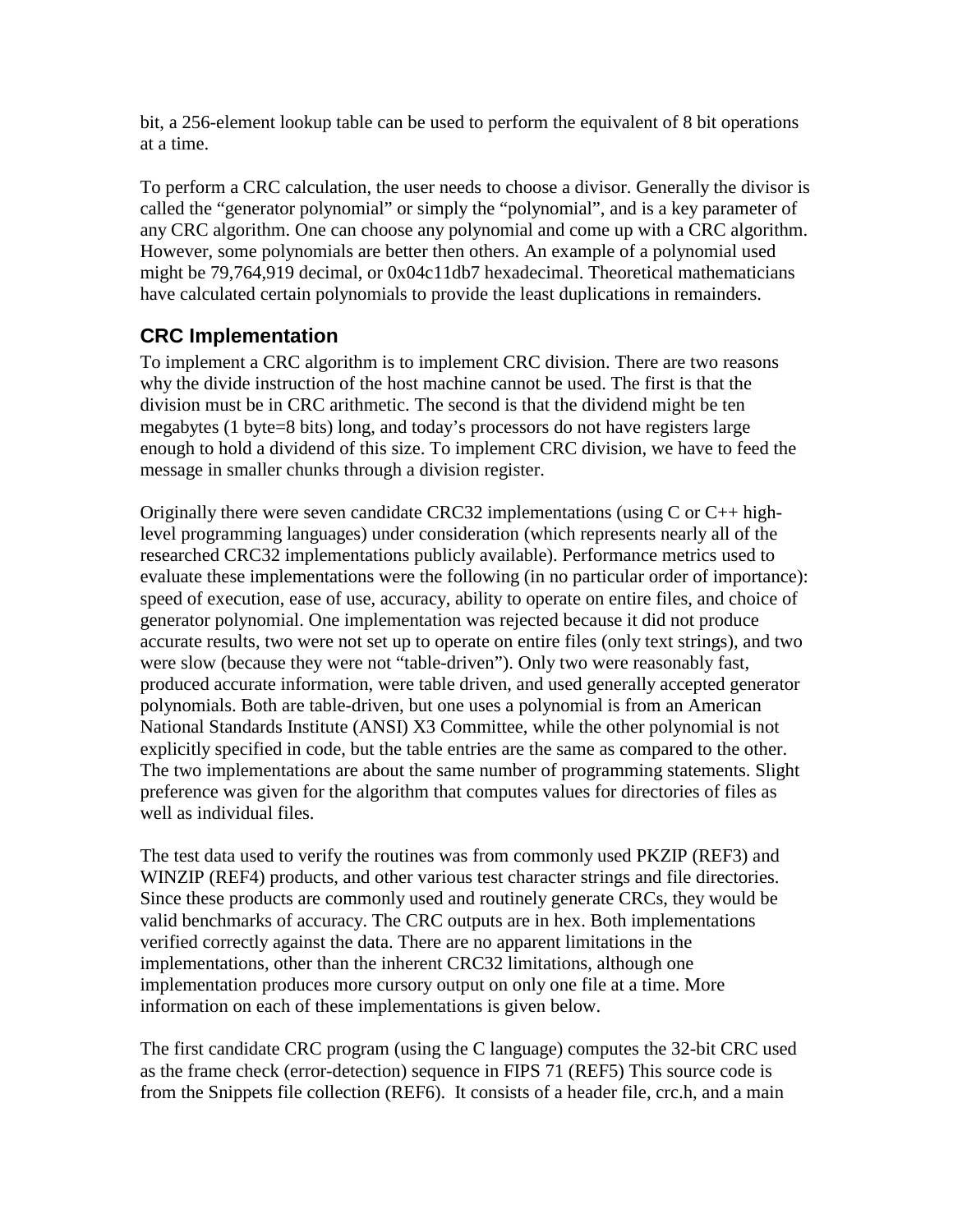program crc\_32.c. For this driver routine, first the polynomial itself and its table of feedback terms is provided. The polynomial is:

$$
x**32 + x**26 + x**23 + x**22 + x**16 + x**12 + x**11 + x**10 + x**8 + x**7 + x**5 + x**4 + x**2 + x**1 + x**0.
$$

The polynomial is taken backwards and the highest-order term is placed in the lowestorder bit. The x\*\*32 term is "implied; the least significant bit is the x\*\*31 term, etc. The  $x^{**}0$  term (usually shown as "+1") results in the most significant bit being 1. A hardware shift register implementation shifts bits into the lowest-order term (to the right). It is optimized here by shifting eight-bit chunks at a time. The calculated CRC must be transmitted in order from highest-order term to lowest-order term. The feedback terms table consists of 256 32-bit entries. The feedback terms represent the results of eight shift/XOR operations for all combinations of data and CRC register values. The CRC accumulation logic is the same for all CRC polynomials; the appropriate table just needs to be chosen. The table can also be generated at runtime. The values must be right-shifted by eight bits by the logic in the *updateCRC* routine called from the main program; the shift must be unsigned (masked with zeroes in the high-order bits). On some hardware the shift could probably be optimized by using byte-swap instructions. Unsigned variables need to be used consistently.

The second candidate CRC program (also using the C language) computes a composite CRC that is not dependent on the endian type of the machine executing the program. "Endian" refers to the order in which received bits are stored. This means the composite CRC-32 can be used to test the transfer of a set of files, when transferred in binary mode, between machines of different architecture. It is adapted from the "charcnt.c" program and "crc16.u" unit modified to include a CRC32 table from Microsoft Systems Journal (MSJ) (REF16). "crc32" gives the same values as the PKZIP utility, and has been verified using (1) Borland  $C/C++$  (REF14) and (2) Sun  $C++$  (REF15). This source code was copyrighted by Earl F. Glynn in 1998 and is available from efg's Computer Lab Mathematics site (REF7). This implementation consists of several files: a driver program crc32.c, and several header files. The driver program first defines a table used for bytewise calculation of CRC32. The routine in the main program executes very quickly as follows: (1) the input byte is XORed with the low-order byte of the CRC "register" to get an index into the table, (2) the CRC "register" is shifted eight bits to the right, and (3) the CRC register is XORed with the contents of Table[Index]. Steps (1) through (3) are executed for all input bytes. The result in the CRC register is the CRC.

In sum, CRC hashes are the simplest of those considered, but are also the weakest, in that CRC values can be compromised in terms of verification and error detection. (The final decision of which form of the algorithm to use will be based on compatibility with software provided by the customer. The software is still an unknown in this equation.)

#### **MD4**

MD4 (message digest level 4) is a one-way hash function designed by Ron Rivest. Oneway hash functions (see REF8) have certain characteristics, in addition to the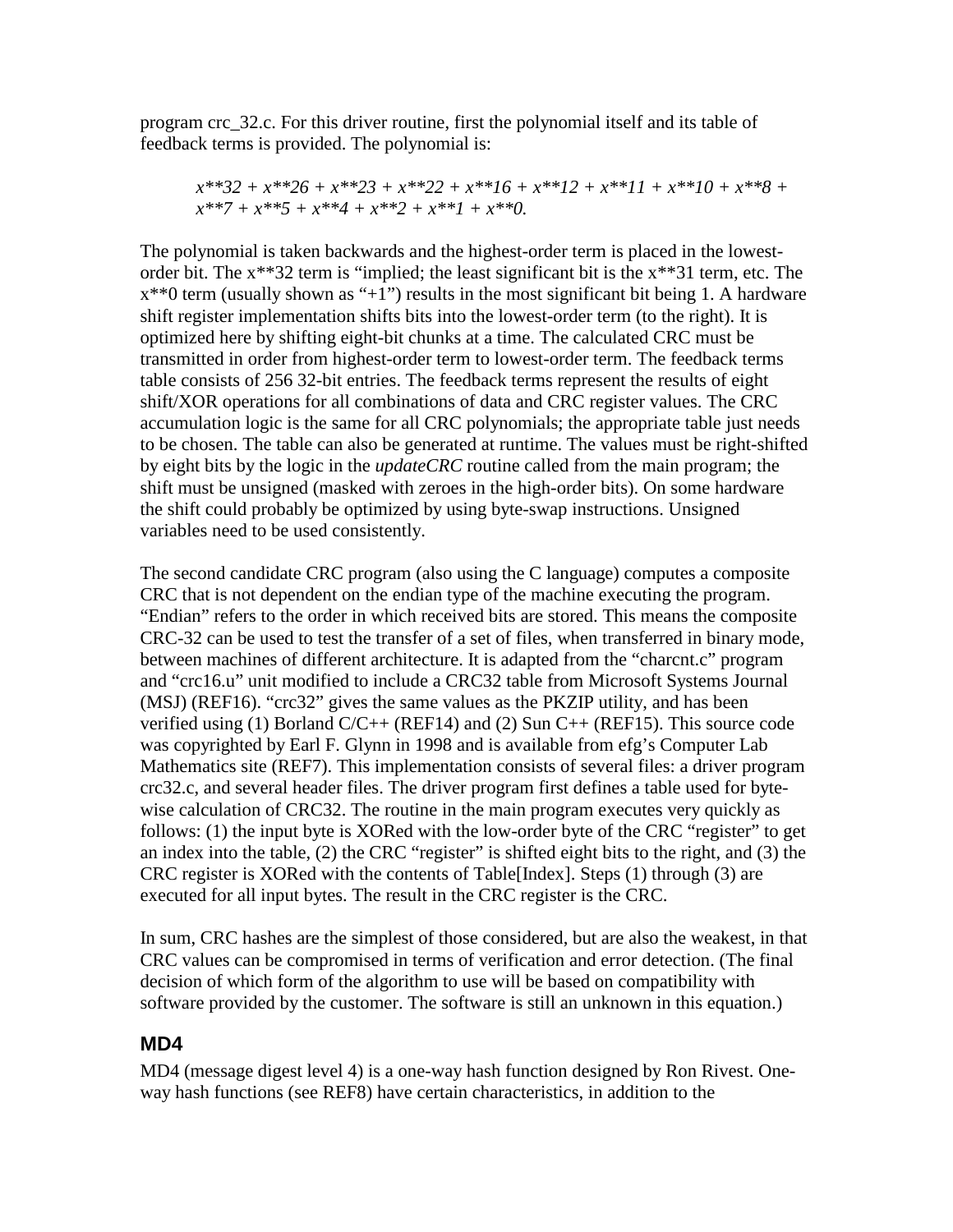characteristic of taking an arbitrary-length input and returning an output of fixed length; they are able to provide a "fingerprint" of a message that is unique. Thus, the MD4 algorithm takes as input a message of arbitrary length; the algorithm produces as output a 128-bit hash, or message digest, of the input message. MD4 is more complex than CRC32 mentioned above, so it is more "computer-intensive," but it performs transformations on the data itself instead of just appending a checksum as in CRC32, so it is more robust, and provides a greater verification and error-detection ability at the price of greater complexity. The design goal was that it would be computationally infeasible to find two messages that hashed to the same value, or produced the same message digest. It would also be computationally infeasible to produce any message having a given prespecified target message digest.

The MD4 message-digest algorithm provides a "fingerprint" of a message of arbitrary length. The difficulty of coming up with two messages having the same message digest is on the order of  $2^{**}64$  operations, and the difficulty of coming up with any message having a given message digest is on the order of  $2^{**}128$  operations.

The MD4 algorithm is intended for digital signature applications, where a large file must be "compressed" in a secure manner before being encrypted with a private (secret) key under a public-key cryptosystem. This involves disguising the contents of a file so that it may be read only by intended recipients. The MD4 algorithm is designed to be quite fast on 32-bit machines. In addition, the MD4 algorithm does not require any large substitution tables; the algorithm can be coded compactly. MD4's security is not based on any assumption, such as the difficulty of factoring. MD4 is suitable for high-speed software implementations; it is based on a simple set of bit manipulations on 32-bit operands.

MD4 is as simple as possible, without large data structures or a complicated program, and is optimized for microprocessor architectures. The MD4 implementation (in the C language) chosen was from Internet Engineering Task Force (IETF) RFC1320 (REF9). It was chosen because it faithfully reproduces the MD4 algorithm (also found in RFC1320) and is portable. In summary form, the MD4 algorithm works as follows: (1) padding bits are appended to the file, (2) the length is appended, (3) the MD buffer is initialized, the message is processed in 16-word blocks, and (5) output is produced. A detailed description of these steps follows.

Suppose there is a b-bit message as input, and desired message digest from that input as output. Here b is an arbitrary nonnegative integer, and it may be arbitrarily large. Thus the message may be written down as follows:  $m_0 m_1 ... M(b-1)$ .

For (1) above, the message is then padded (extended) so that its length (in bits) is just 64 bits shy of being a multiple of 512 bits long. Padding is performed as follows: a single "1" bit is appended to the message, and then "0" bits are appended subject to the requirement above. In all, at least 1 bit and at most 512 bits are appended.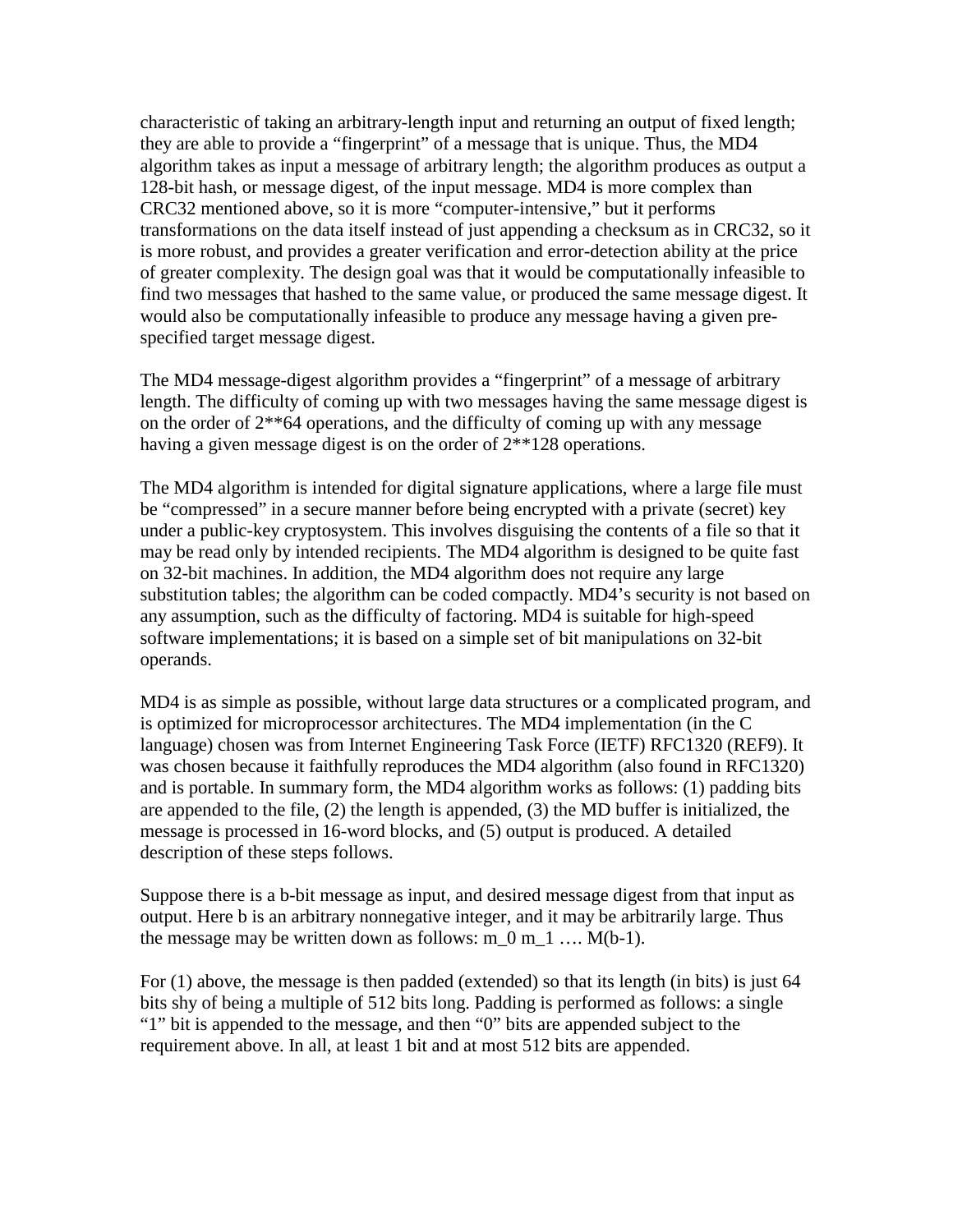For (2) above, a 64-bit representation of b (the length of the message before the padding bits were added) is appended to the result of the previous step. At this point, the resulting message (after padding with bits and with b) has a length that is an exact multiple of 512 bits (meaning that the message length divided by 512 is an integer). Equivalently, this message has a length that is an exact multiple of 16 (32-bit) words.

For (3) above, a four-word buffer (A,B,C,D) is used to compute the message digest. Here each of A, B, C, and D is a 32-bit register (high-speed storage unit), initialized as follows: Word A: 01 23 45 67, Word B: 89 ab cd ef, Word C: fe dc ba 98, Word D: 76 54 32 10.

For  $(4)$  above, three auxiliary functions  $(F, G, H)$  are defined that each take as input three 32-bit words and produce as output one 32-bit word. In each bit position F acts as a conditional: if X then Y else Z. In each bit position G acts as a majority function: if at least two of X, Y, and Z are on, then G has a "1" bit in that bit position; otherwise, G has a "0" bit. The function H is the bit-wise XOR or "parity (error checking)" function; it has properties similar to those of F and G. Then each 16-word block is processed in three rounds as outlined below. Each round uses a different operation 16 times, and each round involves one of the functions F, G, or H (e.g., round 1 uses F, round 2 uses G, and round 3 uses H). Each operation performs a function on three of A, B, C, and D. Then it adds that result to the fourth variable, a sub-block of the text, and a constant (which could be 0). It then rotates that result to the right a variable number of bits. Then the result replaces one of A, B, C, or D. Finally, each of the four registers A, B, C, D mentioned above, is incremented by the values held before processing. This concludes the processing of a 16 word block; then it's time to move on to the next 16-word block until there are none left.

For (5) above, the resultant message digest produced is the values contained in A, B, C, and D. These values are "concatenated", such that the digest starts with the first bit of A and ends with the last bit of D.

In summary, the MD4 algorithm produces a "fingerprint," or message digest of a message of arbitrary length. It has been carefully scrutinized for weaknesses; however, further security analysis is justified. It may be used if a greater degree of error detection than CRC32 is desired.

The MD4 implementation chosen consists of four files: global.h, md4.h, md4c.c, and mddriver.c. The driver compiles for MD5 by default but can compile for MD2 or MD4 if the symbol MD is defined on the C compiler command lines as 2 or 4. The file global.h defines data types and constants. The file md4.h is a header file for md4c.c. In md4c.c, other constants are defined, and then steps (1) through (5) are implemented as described above. The program mddriver.c is a test driver for MD4.

The implementation is portable and should work on many different platforms. It is not difficult to optimize the implementation on particular platforms.

MD4 test results were compared against sample data from the Handbook of Applied Cryptography (REF10), as well as test data in the program from IETF RFC1320, and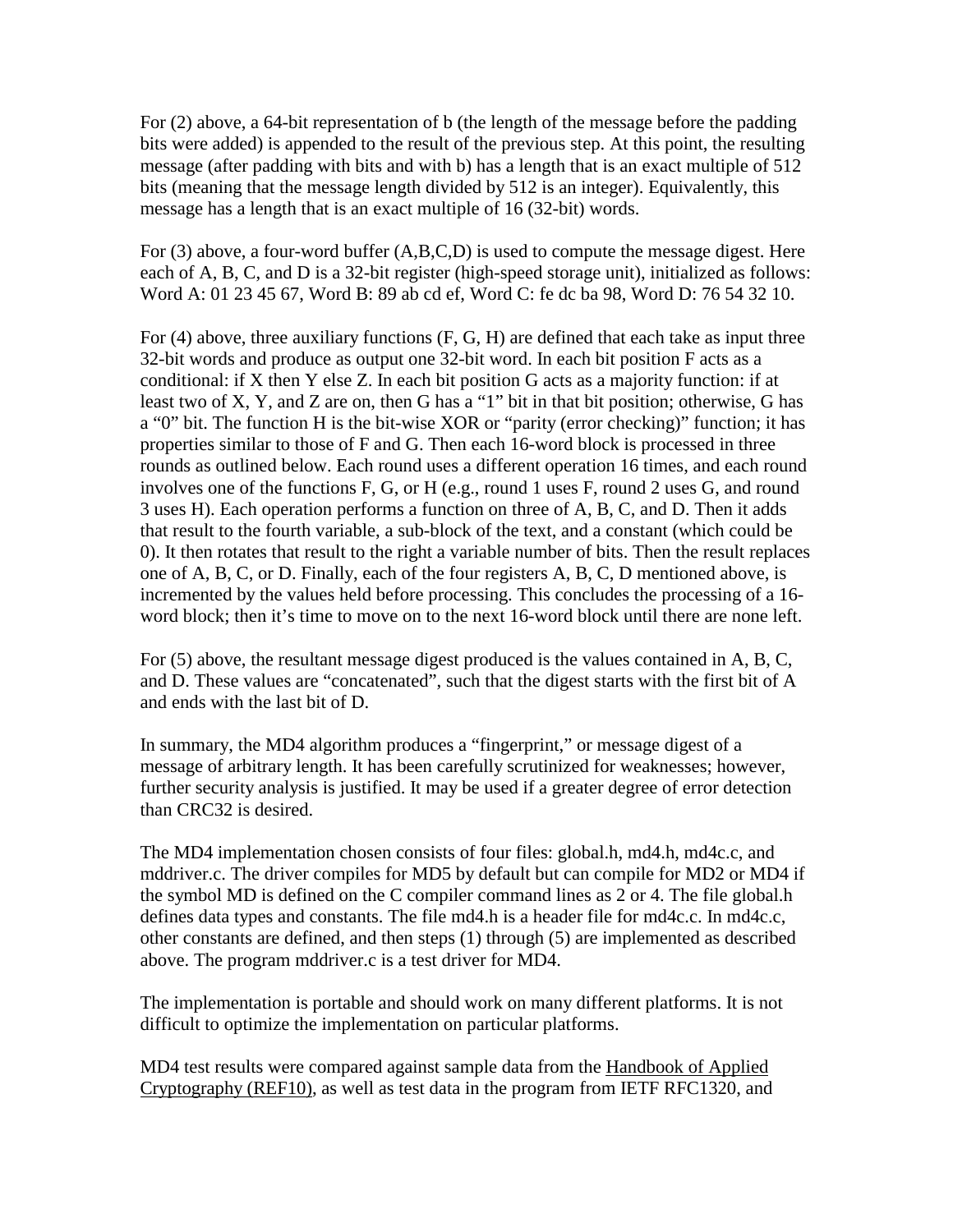were found to be in agreement with test data. There are no known limitations of the implementation other than inherent limitations in the MD4 algorithm. Researchers have shown that clashes, or duplicate hash strings, can be generated from different files.

### **MD-5**

Message Digest level 5 (MD5) is an improved version of MD4. Although more complex than MD4, it is similar in design and also produces a 128-bit hash. After some initial processing, MD5 processes the input text in 512-bit blocks, divided into 16 32-bit subblocks. The output of the algorithm is a set of four 32-bit blocks, which concatenate to form a single 128-bit hash value. The MD5 algorithm potentially offers a greater degree of error detection than does MD4, at the price of slightly more complication.

The MD5 message-digest algorithm takes as input a message of arbitrary length and produces as output a 128-bit "fingerprint" or "message digest" of the input. It is computationally infeasible to produce two messages having the same message digest, or to produce any message having a given pre-specified target message digest. The MD5 algorithm is intended for digital signature applications, where a large file must be "compressed" in a secure manner before being encrypted with a private (secret) key under a public-key cryptosystem. This involves disguising the contents of a file so that it is recognizable only by intended recipients.

The MD5 algorithm is designed to be very fast on 32-bit machines. In addition, the MD5 algorithm does not require any large substitution tables; the algorithm can be coded quite compactly.

The MD5 algorithm is an extension of the MD4 message-digest algorithm. MD5 is slightly slower than MD4, but is more "conservative" in design. MD5 was designed because it was felt that MD4 was perhaps being adopted for use more quickly than justified by the existing critical review; because MD4 was designed to be exceptionally fast, it was "at the edge" in terms of risking successful cryptanalytic attack (meaning that someone, if they tried enough times, could "break" the code, or recognize a message from its code). MD5 backs off somewhat, giving up a little in speed for a much greater likelihood of ultimate security. It incorporates some suggestions made by various reviewers, and contains additional optimizations.

The MD5 implementation (using the C language) chosen was from IETF RFC1321 (REF11) . It was chosen because it faithfully reproduces the MD4 algorithm (also found in IETF RFC1321) and is portable.

The MD5 message-digest algorithm performs the following five steps: (1) append padding bits, (2) append length, (3) initialize MD buffer, (4) process message in 16-word blocks, and (5) generate output. These steps are described in detail below.

Suppose there is a b-bit message as input, and desired message digest from that input as output. Here b is an arbitrary nonnegative integer, and it may be arbitrarily large. Thus the message may be written down as follows:  $m_0 m_1 \ldots M(b-1)$ .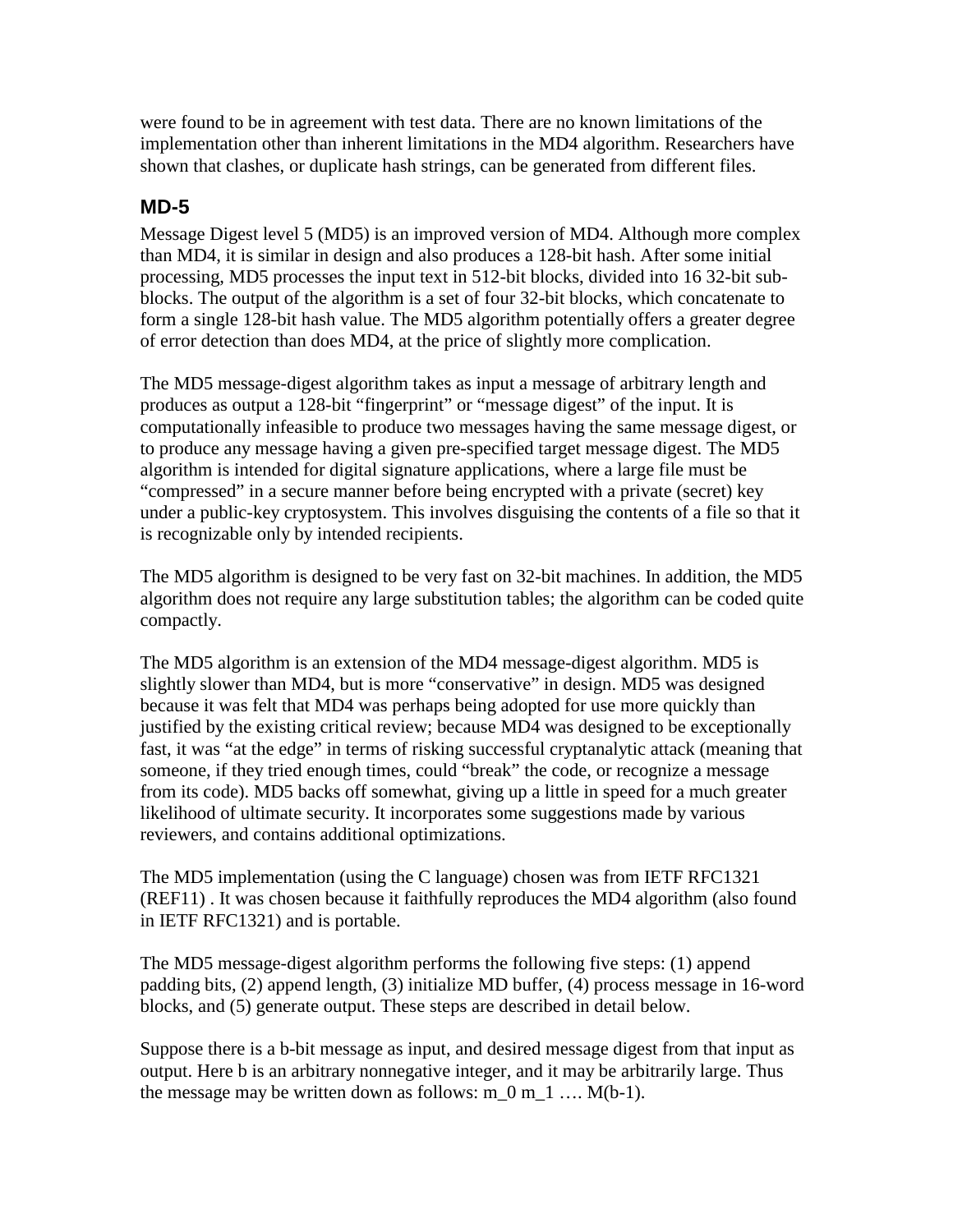For (1) above, the message is then padded (extended) so that its length (in bits) is just 64 bits shy of being a multiple of 512 bits long. Padding is performed as follows: a single "1" bit is appended to the message, and then "0" bits are appended subject to the requirement above. In all, at least 1 bit and at most 512 bits are appended

For (2) above, a 64-bit representation of b (the length of the message before the padding bits were added) is appended to the result of the previous step. At this point, the resulting message (after padding with bits and with b) has a length that is an exact multiple of 512 bits (meaning that the message length divided by 512 is an integer). Equivalently, this message has a length that is an exact multiple of 16 (32-bit) words.

For (3) above, a four-word buffer (A, B, C, and D) is used to compute the message digest. Here each of A, B, C, and D is a 32-bit register (high-speed storage unit), initialized as follows:

Word A: 01 23 45 67, Word B: 89 ab cd ef, Word C: fe dc ba 98, Word D: 76 54 32 10.

For (4) above, four auxiliary functions (F, G, H, and I) are defined such that each takes as input three 32-bit words and produces as output one 32-bit word. In each bit position, F acts as a conditional: if X then Y else Z. The functions G, H, and I are similar to the function F.

The function H is the bit-wise XOR(exclusive-OR, or "parity") function of its inputs. This step uses a 64-element table constructed from the sine trigonometric function. Then each 16-word block is processed in four rounds as outlined below. Each round involves using a different operation 16 times, and each round involves one of the functions F, G, H, or I, plus the table T (e.g., round 1 uses F and T, round 2 uses G and T, round 3 uses H and T, and round 4 uses I and T). Each operation performs a nonlinear function on three of A, B, C, and D. Then it adds that result to the fourth variable, a sub-block of the text and a constant. It then rotates that result to the right a variable number of bits and adds the result to one of A, B, C, or D. The result replaces one of A, B, C, or D. Finally, each of the four registers A, B, C, and D is incremented by the values held before processing. This concludes the processing of the 16-word block, and it's time to move to the next one until there are none left.

For (5) above, the resultant message digest produced is A, B, C, D. These values are "concatenated" such that the digest starts with the first bit of A and ends with the last bit of D.

The following are the differences between MD4 and MD5: (1) a fourth round has been added in MD5; (2) each step in MD5 has a unique additive constant; (3) the function G in round 2 was changed to make G less symmetric (balanced); (4) each step in MD5 adds in the result of the previous step (promoting a faster "avalanche effect"); (5) the order in which input words are accessed in rounds 2 and 3 is changed, to make these patterns less like each other; and (6) the shift amounts in each round have been approximately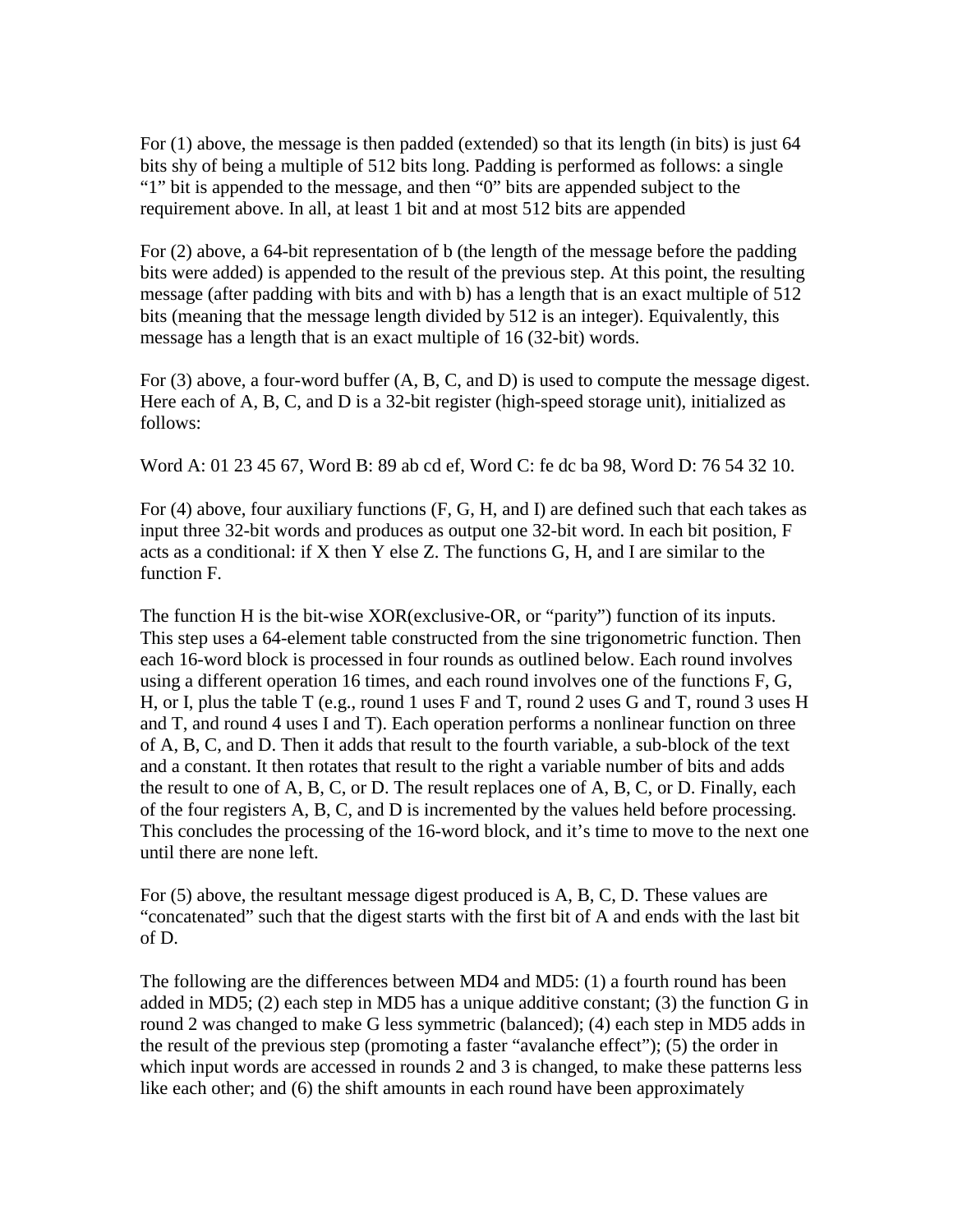optimized to yield a faster "avalanche effect", and the shifts in different rounds are distinct.

The MD5 message-digest algorithm is relatively simple to implement, and provides a "fingerprint" or message digest of a message of arbitrary length. The difficulty of coming up with two messages having the same message digest is on the order of  $2^{64}$  operations, and that the difficulty of coming up with any message having a given message digest is on the order of  $2^{128}$  operations.

The MD5 implementation chosen consists of four files: global.h, md5.h, md5c.c, and mddriver.c, The file global.h defines common data types and constants. The file md5.h is a header file for md5c.c. The file md5c.c defines other constants and then performs the processing defined in steps (1) through (5) above. The file mddriver.c is a test driver for MD5. The implementation is portable and should work on many different platforms. It is not difficult to optimize the implementation on particular platforms.

MD5 test results were compared against sample data from the Handbook of Applied Cryptography, as well as test data in the program from IETF RFC1321, and were found to be in agreement with this test data.. There are no known limitations of the implementation other than the inherent limitations of the MD5 algorithm. The MD5 algorithm has been susceptible to sustained attacks in the past, but it still is the most robust choice so far.

## **SHA-1**

NIST, along with the National Security Agency (NSA), designed the Secure Hash Algorithm Revision 1 (SHA-1) for use with the Digital Signature Standard (DSS) (REF12); this standard is the Secure Hash Standard; SHA-1 is the algorithm used in the standard. Additionally, for applications not requiring a digital signature, the SHA-1 can be used whenever a secure hash algorithm is required. The SHA-1 is specified by NIST Federal Information Processing Standard (FIPS) 180-1 (REF13). The SHA-1 is a technical revision of the SHA (specified by FIPS 180, which has been superseded). The SHA-1 can be used to generate a condensed representation of a message called a message digest. The SHA-1 is used by both the transmitter and intended receiver of a message in computing and verifying a digital signature.

When a message of any length less than  $2^{64}$  bits is input, the SHA-1 produces a 160-bit output called a message digest; this output is longer than that of MD5.. The message digest is usually much smaller in size than the message. The SHA-1 is called secure because it is computationally infeasible to find a message which corresponds to a given message digest, or to find two different messages which produce the same message digest. Any change to a message in transit will, with a very high probability, result in a different message digest. The SHA-1 is based on principles similar to those used in the development of MD4, and is closely modeled after MD4. The SHA-1 may be implemented in software, firmware, hardware, or any combination thereof. Implementations of the SHA-1 may be validated by NIST in accordance with a reference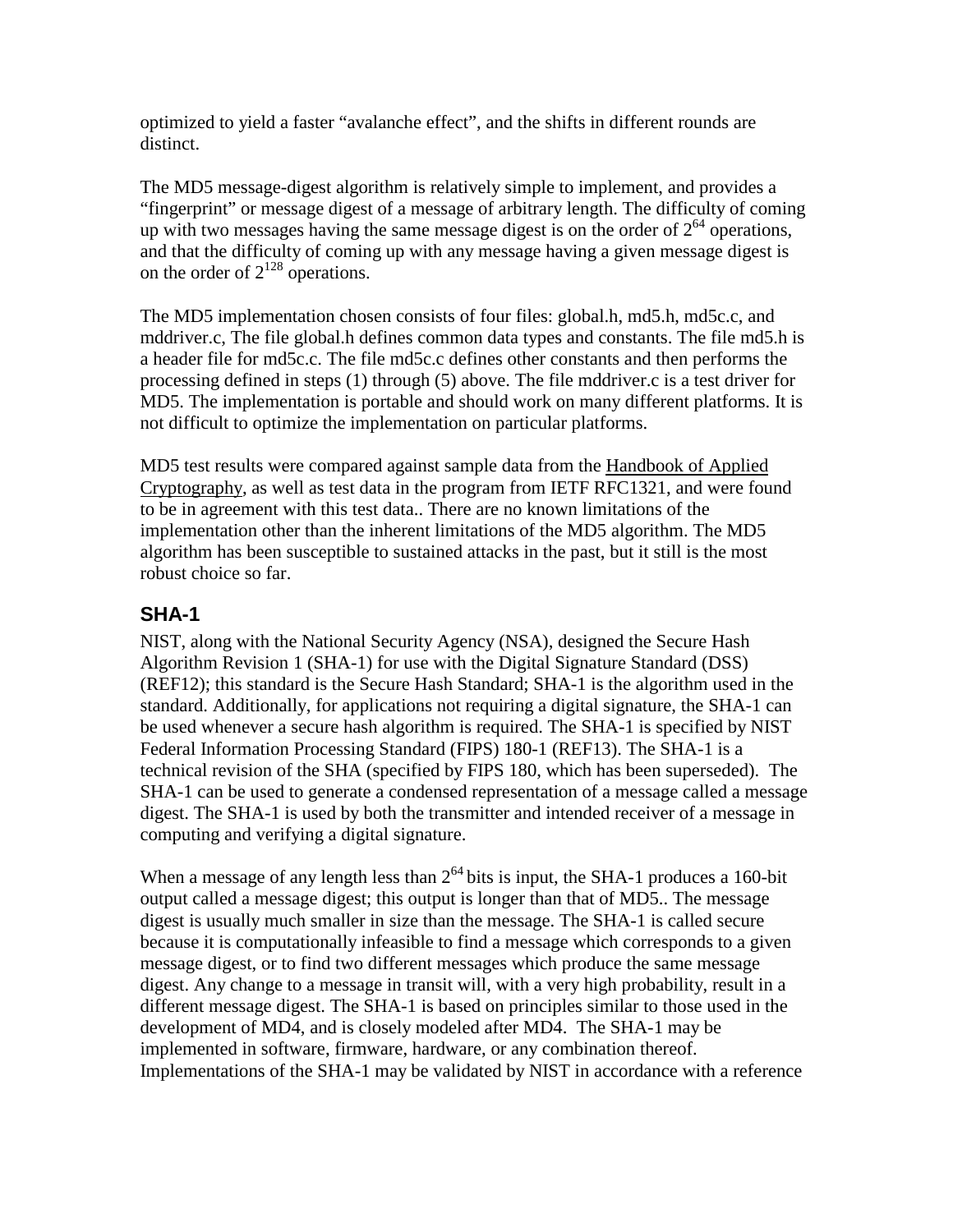implementation produced at NIST. It is this reference implementation that is selected in this study.

In summary, the SHA-1 is more complex than the choices considered thus far, but presents a more robust solution than the other hashing algorithms considered. Thus far the SHA-1 has been impervious to compromise.

Input to the SHA-1 should be considered to be a bit string. The length of the message is the number of bits in the message. The purpose of message padding is to make the total length of a padded message a multiple of 512. The SHA-1 sequentially processes blocks of 512 bits when computing the message digest. A sequence of logical functions f(0),  $f(1), \ldots, f(79)$  is used in the SHA-1. The message digest is computed using the final padded message. The computation uses two buffers, each consisting of five 32-bit words, and a sequence of eighty 32-bit words. A more detailed description of the SHA-1 algorithm is given below.

First, the message is padded to make it a multiple of 512 bits long. Padding is exactly the same as in MD5: first append a one, then as many zeros as necessary to make it 64 bits short of a multiple of 512, and finally a 64-bit representation of the length of the message before padding. Then five 32-bit variables (in contrast to the four for MD5) are initialized as follows (in hexadecimal):

A=0x67452301, B=0xefcdab89, C=0x98badcfe, D=0x10325476, and  $E=0xc3d2e1f0.$ 

The main loop of the algorithm then begins. It processes the message 512 bits at a time and continues for as many 512-bit blocks as are in the message. First the five variables are copied into different variables: a gets A, b gets B, c gets C, d gets D, and e gets E.

The main loop has four rounds of 20 operations each (in contrast to MD5, which has four rounds of 16 operations each). Each operation performs a nonlinear function on three of a, b, c, d, and e, and then does shifting and adding similar to MD5. Shifting the variables accomplishes the same purpose as in MD5 by using different variables in different locations. After all of this, a, b, c, d, and e are added to A, B, C, D, and E respectively, and the algorithm continues with the next block of data. The final output is the concatenation of A, B, C, D, and E.

The SHA is MD5 with the addition of an expanded transformation, and extra round, and better "avalanche" effect. There are no known cryptographic attacks against the SHA-1. Because it produces a 160-bit hash, it is more resistant to brute-force attacks than 128-bit hash functions.

The NIST SHA-1 implementation (using the C language) consists of nine files: Sha.h, Main.c, Config.h, Shautil.obj, Sha.c, Shautil.c, Sha.obj, makefile, and Main.obj. The file Main.c is the driver program for the implementation; it indicates whether to test against FIPS180, to hash a string, or to hash one or more files. The routine Shautil.c merely